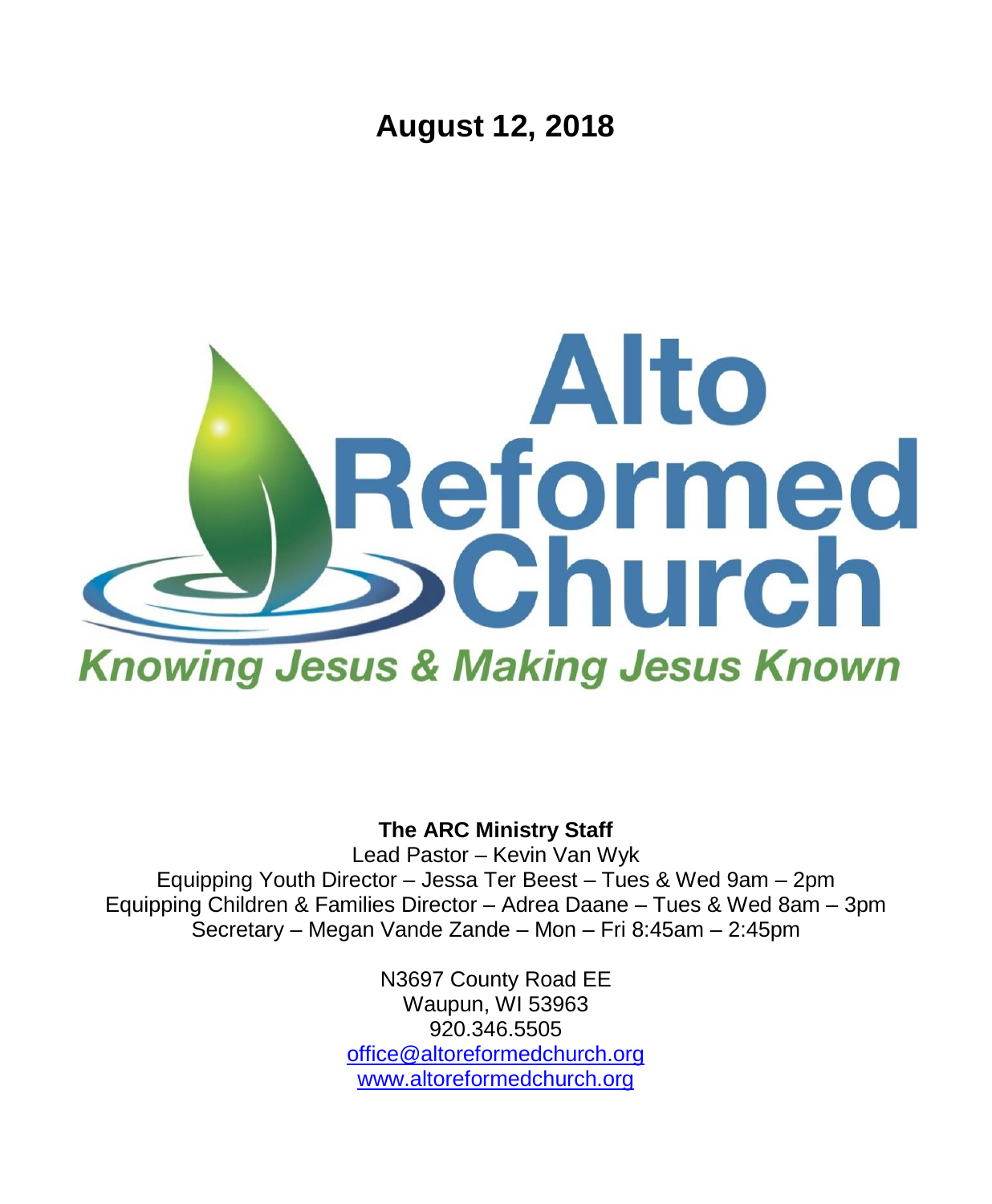We have come here today to magnify and worship our wonderful Lord. We are so happy that you have joined us, and we want to welcome you. We hope you will be blessed through God's Word and feel His presence here. If you are a visitor, please take a moment to fill out a Connection Card (found in your pew) and place it in the offering plate. Join us for coffee, juice, and snacks in the lobby after the service.

Preparation: You are encouraged to pray silently asking God to soften your heart to hear His voice.

## **We Approach God**

"Reckless Love" "You Will Never Run"

Welcome & Announcements \*Greet one another

\*Praise Singing "My Lighthouse" In my wrestling and in my doubts In my failures You won't walk out Your great love will lead me through You are the peace in my troubled sea You are the peace in my troubled sea

In the silence You won't let go In the questions Your truth will hold Your great love will lead me through You are the peace in my troubled sea You are the peace in my troubled sea

My Lighthouse my Lighthouse Shining in the darkness I will follow You My Lighthouse my Lighthouse I will trust the promise You will carry me safe to shore Safe to shore safe to shore safe to shore

I won't fear what tomorrow brings With each morning I'll rise and sing My God's love will lead me through You are the peace in my troubled sea You are the peace in my troubled sea

My Lighthouse my Lighthouse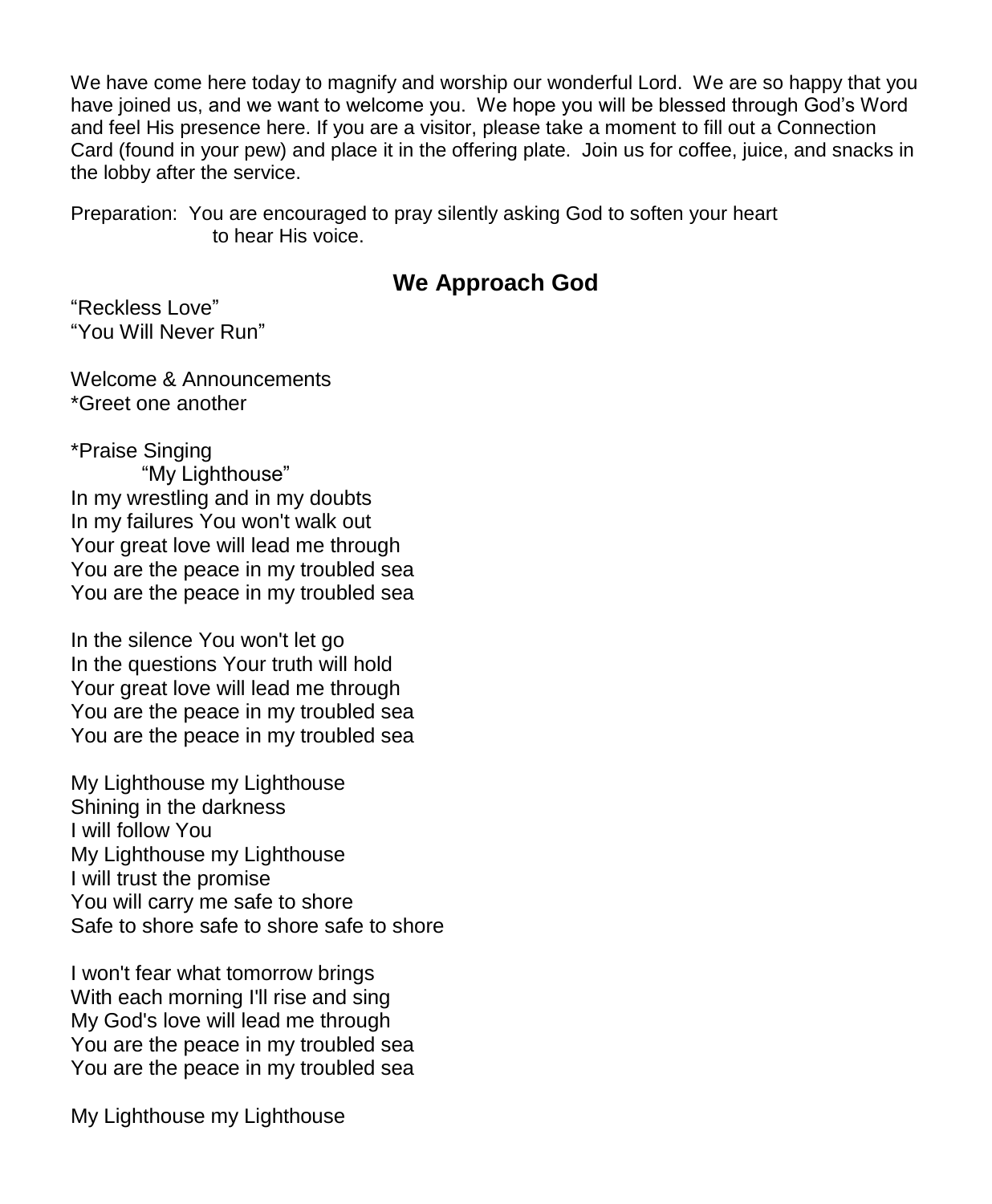Shining in the darkness I will follow You My Lighthouse my Lighthouse I will trust the promise You will carry me safe to shore Safe to shore safe to shore safe to shore

Fire before us You're the brightest You will lead us Through the storms (REPEAT 3X)

My Lighthouse my Lighthouse Shining in the darkness I will follow You My Lighthouse my Lighthouse I will trust the promise You will carry me safe to shore Safe to shore safe to shore safe to shore

"Death Was Arrested" Alone in my sorrow and dead in my sin Lost without hope with no place to begin Your love made a way to let mercy come in When death was arrested, and my life began

Ash was redeemed only beauty remains My orphan heart was given a name My mourning grew quiet my feet rose to dance When death was arrested, and my life began

Oh, Your grace so free washes over me You have made me new now life begins with You It's Your endless love pouring down on us You have made us new now life begins with You

Released from my chains I'm a prisoner no more My shame was a ransom He faithfully bore He cancelled my debt and He called me His friend When death was arrested, and my life began

Oh, Your grace so free washes over me You have made me new now life begins with You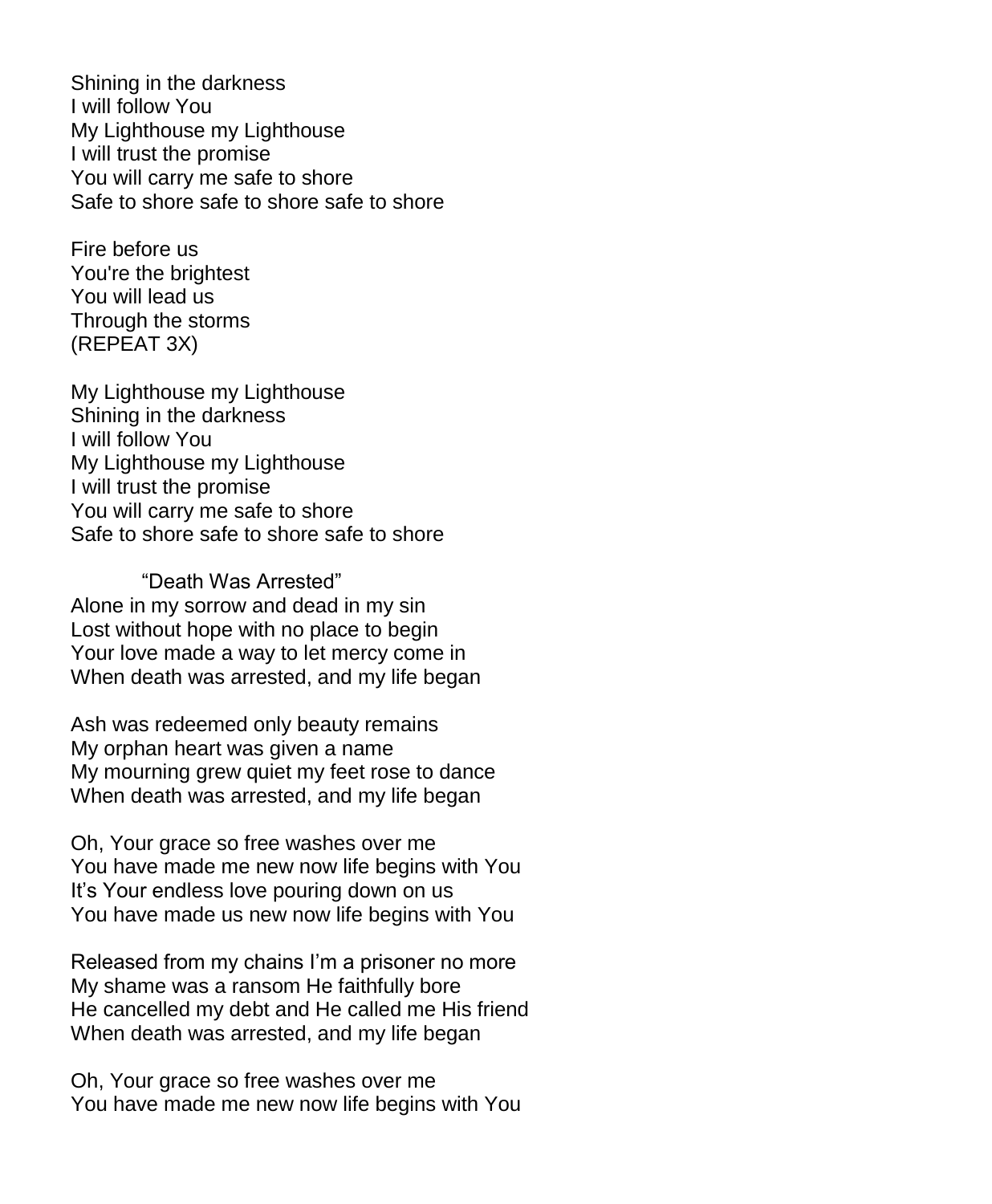It's Your endless love pouring down on us You have made us new now life begins with You

Our Savior displayed on a criminal's cross Darkness rejoiced as though Heaven had lost But then Jesus arose with our freedom in hand That's when death was arrested, and my life began

Oh, Your grace so free washes over me You have made me new now life begins with You It's Your endless love pouring down on us You have made us new now life begins with You

Oh, we're free, free forever we're free Come join the song of all the redeemed Yes, we're free, free forever amen When death was arrested, and my life began When death was arrested, and my life began That's when death was arrested, and my life began

"Mighty to Save" Everyone needs compassion a love that's never failing Let mercy fall on me Everyone needs forgiveness The kindness of a Savior, The hope of nations.

Savior, He can move the mountains My God is mighty to save He is mighty to save Forever, Author of salvation He rose and conquered the grave Jesus conquered the grave.

So take me as You find me All my fears and failures And fill my life again I give my life to follow Everything I believe in Now I surrender

Savior, He can move the mountains My God is mighty to save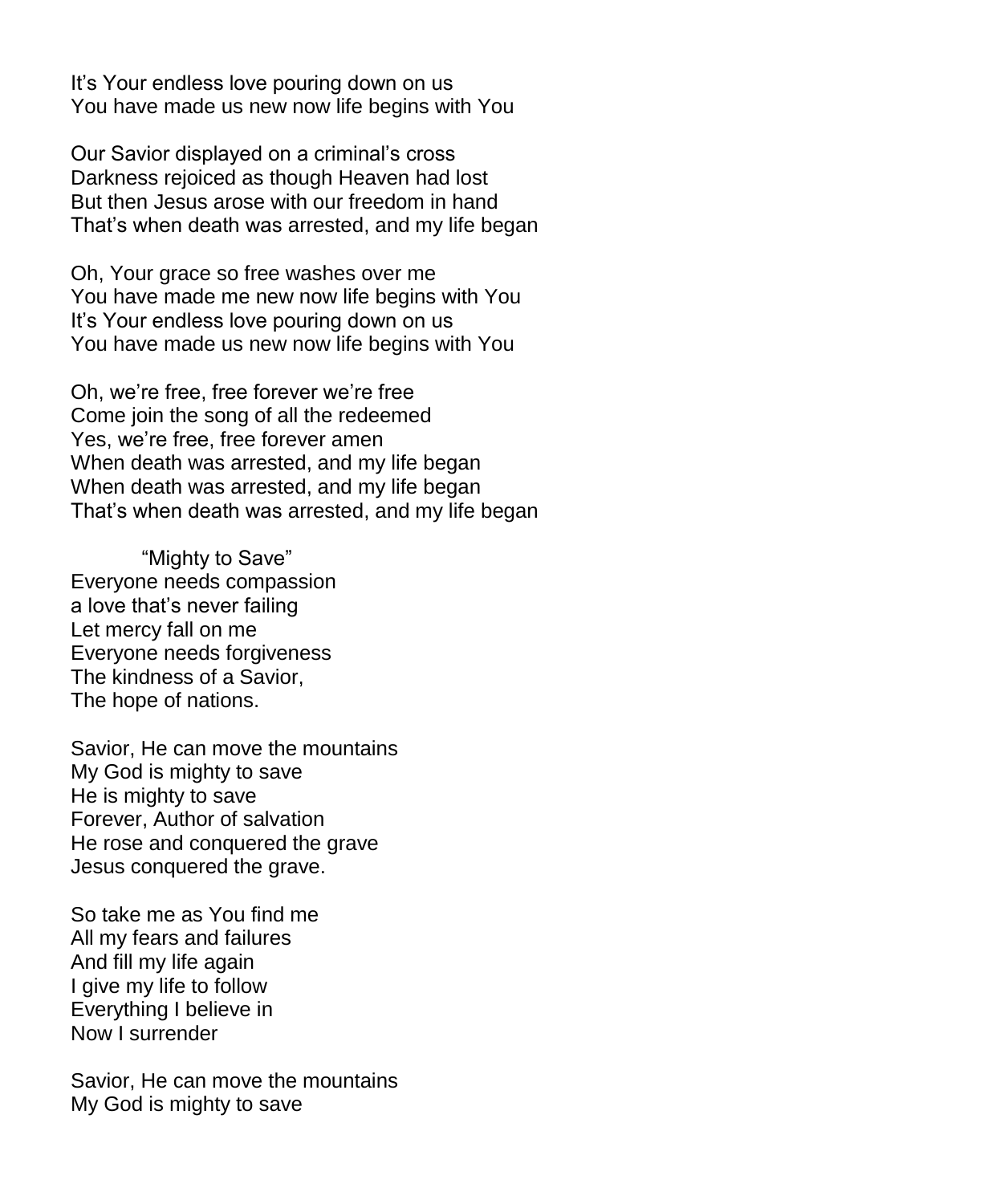He is mighty to save Forever, Author of salvation He rose and conquered the grave Jesus conquered the grave.

Shine Your light and let the whole world see We're singing for the glory of the risen King.

Shine Your light and let the whole world see We're singing for the glory of the risen King.

Savior, He can move the mountains My God is mighty to save He is mighty to save Forever, Author of salvation He rose and conquered the grave Jesus conquered the grave.

Testimony – Libbi Campbell "Magnify" Chorus: Take it all, take it all away Magnify no other name Open up, open up my eyes to You

Congregational Prayer

### **We Hear God's Word**

Children's Message – Travis Hull Message – Learning to Dance: Your Real Enemy Bible Passage – Job 1:1-2:10

### **We Respond to God**

Prayer Offering – "No Longer Slaves"

\*Benediction \*Closing Song – "No Longer Slaves" chorus I'm no longer a slave to fear I am a child of God I'm no longer a slave to fear I am a child of God

Everyone is invited to stay after the service for the church picnic.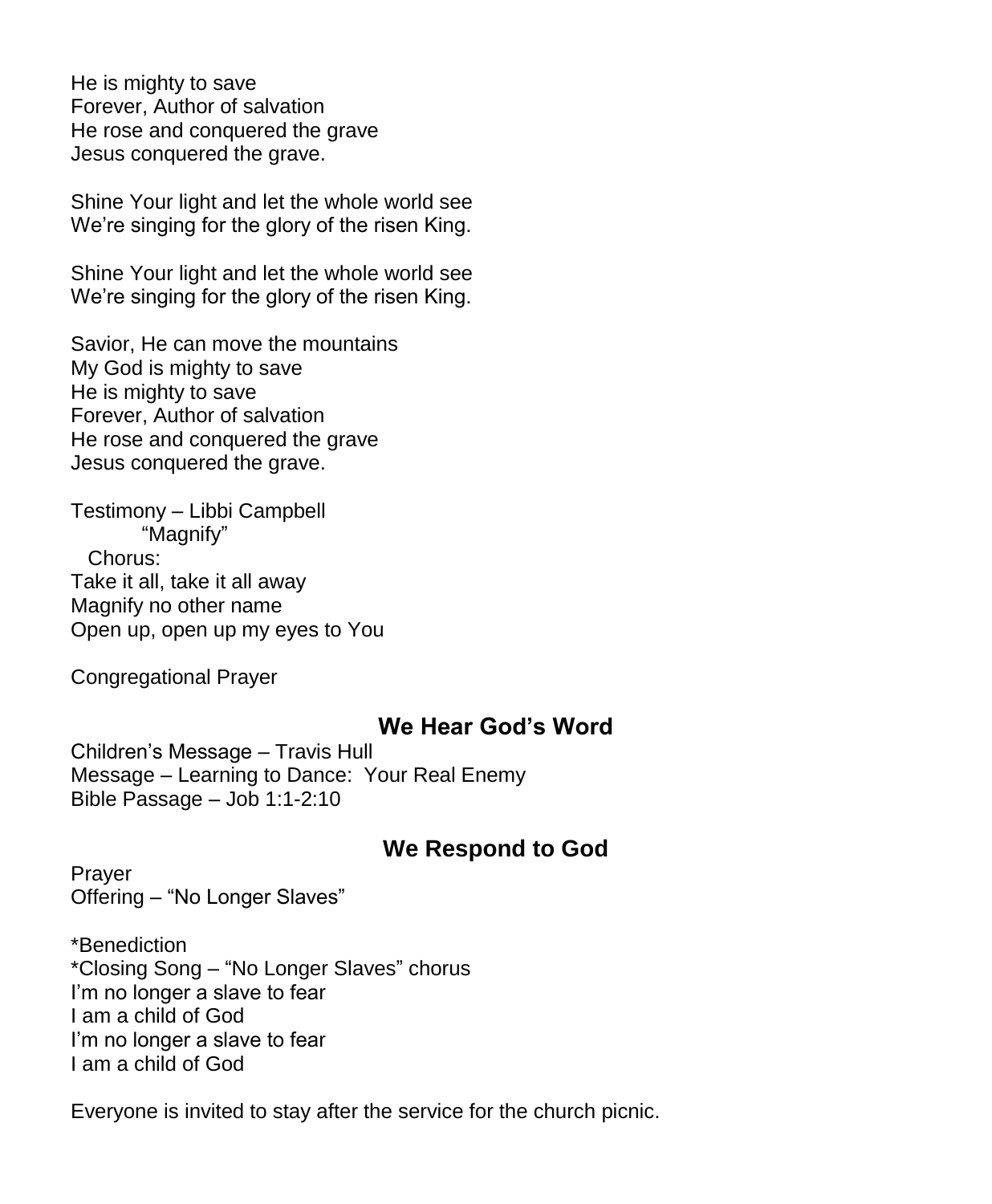# *Today at the ARC*

**Ushers:** Larry Daane, Matt McDowell, Taylor Stanton, Andy Derksen, Corey Flier **Nursery:** Sarah Bruins, Jodi Kloosterboer, Grant Braskamp, Jaycy Flier **Greeters:** (M) Kathy Flier & Lisa Flier (N) Mark & Marilyn Zeatlow

(N. Ext.) Alan & Cena Kamphuis **Video Tech:** -

**Benevolent offering** is for Waupun & Brandon Food Pantries **Parking Assistance:** Gary & Marlene Navis **Sound Tech:** Jason Mulder & Steve Chené **11:30am – Church Picnic**

# *This Week at the ARC: August*  $12^{th}$  *–*  $18^{th}$

**Tape Ministry:** Bill Bruins & Willy Jansma

### **Tuesday, August 14th**

7:30am – Prayer Meeting for our schools 8:00am – Prayer Meeting

### **Wednesday, August 15th**

5:45pm – Prayer Meeting 8:00pm – SHARCS Bonfire

## *Next Sunday at the ARC*

#### **8:30am – Prayer Meeting**

#### **9:30am – Pastor Kevin, WOW, Communion**

**Ushers:** Brett Loomans, Kirk VanBuren, Rich Kamphuis, Tyler Loomans, Paul Bruins **Nursery:** Sheila Schultz, Melene Kraemer, Emma Mulder, Garret Glewen **Greeters:** (M) Reuben & Betty Hopp (N) Travis & Des Hull

 (N. Ext.) Milan & Bonnie Vande Zande **Benevolent offering** is for the Union **Parking Assistance:** Vern Schouten & Brian Tenpas **Sound Tech:** Ken Daun **Tape Ministry:** Robert Kastein & Jerry Medema **Video Tech:** Zack & Elyssa Van Wyk

## *Coming Events*

| Aug 21                  | 7:30am – Prayer Meeting for our schools           |
|-------------------------|---------------------------------------------------|
|                         | 8:00am - Prayer Meeting                           |
|                         | 6:30pm - Women's Ministries Meeting               |
| Aug 22                  | 5:45pm - Prayer Meeting                           |
|                         | 7:00pm - Worship Team Meeting                     |
|                         | 8:00pm - SHARCS + College Bible Study at Culver's |
| Aug 23                  | 11:30am - Golden Lifers Summer Outing             |
|                         | 6:30pm – Outreach Team Meeting                    |
| $A$ <sub>110</sub> $26$ | 8:30am — Praver Meeting                           |

**Aug 26** 8:30am – Prayer Meeting

9:30am – Gwen Loomans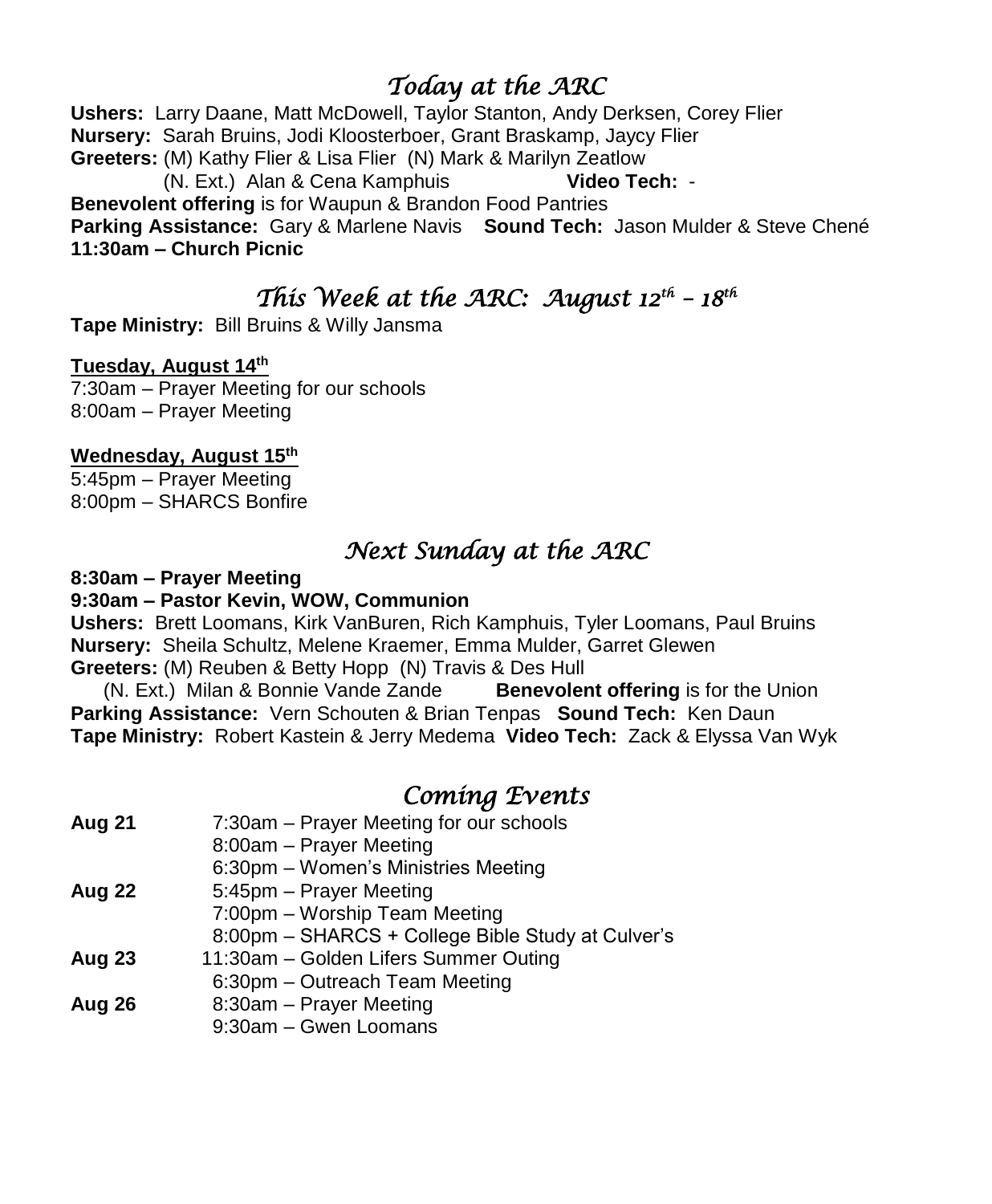### **Who May/Should Participate In Communion?**

"We welcome all those who are displeased with themselves because of their sins, but who nevertheless trust that their sins are pardoned and that their remaining weakness is covered by the suffering and death of Christ, and who also desire more and more to strengthen their faith and to lead a better life. Hypocrites and those who are unrepentant, however, eat and drink judgment on themselves." (Heidelberg Catechism Q&A 81; 1 Cor. 10:19-22; 11:26-32)

Paul challenges believers to participate in communion in a manner that is sincere and authentic. He writes to the church in Corinth…

"Eat the bread or drink the cup of the Lord in the right way. Don't do it in a way that isn't worthy of him. If you do, you will be guilty. You'll be guilty of sinning against the body and *blood of the Lord. Everyone should take a careful look at themselves before they eat the bread and drink from the cup." (1 Cor. 11:27-28 NIRV)*

So, we welcome any who are trusting in Jesus for the forgiveness of sins to participate in the Lord's supper. If your child understands the above statement they too are welcome to the table. As well, we want to urge those who trust Jesus to join with us in ministry as active confessing members. For more information, check out "Discovering Membership" on our website or at the information table.

# *Opportunities to Get Involved*

**Teachers Needed –** We're in need of 2<sup>nd</sup> grade and 5<sup>th</sup> grade Sunday School teachers for this year as well as subs for Sunday School and Bible Class. If you're interested in any of these positions, please contact Adrea.

Golden Lifers Summer Outing – Thursday, August 23<sup>rd</sup>. We will meet at 11:30am at the Life Star Ambulance in Waupun (across from Waupun Feed & Seed, next to VZ Real Estate on Cty Park Rd) to hear about their services. Between 12:15pm and 12:30pm we will go to the Waupun Rock Country Club for lunch. Hope to see you there!

# *Bulletin Board News*

**Thinking about joining church?** – Read over the Discovering Membership packet (found at the information desk or on our website) then join Pastor Kevin & Stephanie at their home for brunch on Sunday, **September 2<sup>nd</sup> at 11am following the worship service. RSVP to Pastor** Kevin or Megan.

Congrats to Bev Kowalski as she celebrates her 82<sup>nd</sup> birthday on August 13<sup>th</sup>.

**4K Aide Paid Position** – We are looking for an aide for the upcoming school year for our 4K class. This is a paid position and the hours are Monday – Thursday 8:15am-12:15pm. This position can be for 1 person every day or can be split between a couple people. If you are interested in this position, please contract Adrea.